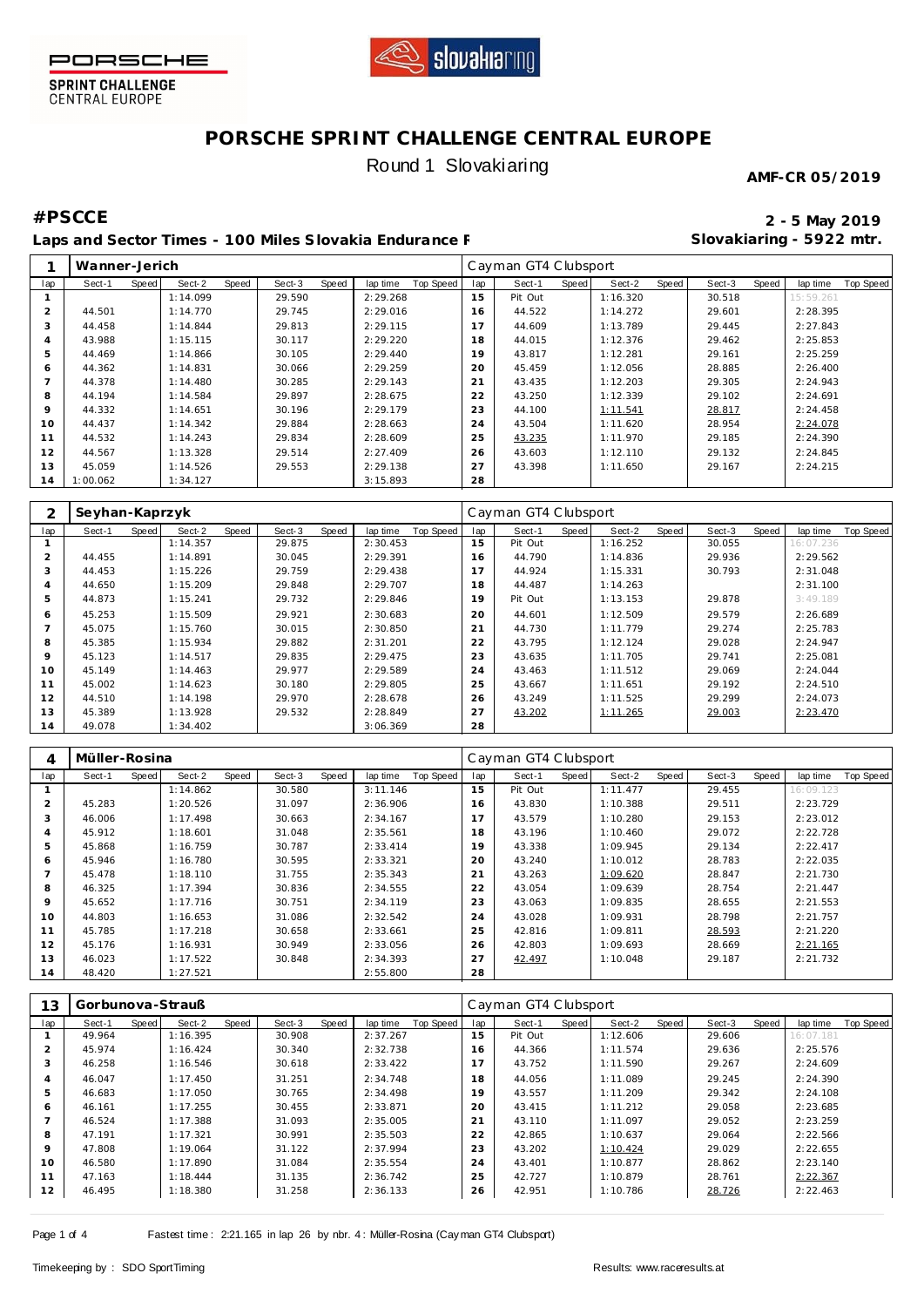



# **PORSCHE SPRINT CHALLENGE CENTRAL EUROPE** Round 1 Slovakiaring

### **AMF-CR 05/2019**

**#PSCCE 2 - 5 May 2019 Slovakiaring - 5922 mtr.**

Laps and Sector Times - 100 Miles Slovakia Endurance F

|             |        |          |        |          |               |        |          | .                                                         |                                                 |  |
|-------------|--------|----------|--------|----------|---------------|--------|----------|-----------------------------------------------------------|-------------------------------------------------|--|
| $\sqrt{10}$ | 47.154 | : 17.913 | 31.116 | 2:36.183 | $\cap$<br>، ے | 42.698 | 1:11.074 | 28.741<br>the contract of the contract of the contract of | 2:22.513<br>the contract of the contract of the |  |
| 14          | 54.827 | 1:25.497 |        | 2:59.469 | 28            |        |          |                                                           |                                                 |  |
|             |        |          |        |          |               |        |          |                                                           |                                                 |  |

| 17             | Bissantz-Enzinger |       |          |       |        |       |          |           |     | Cayman GT4 Clubsport |       |          |       |        |       |           |           |
|----------------|-------------------|-------|----------|-------|--------|-------|----------|-----------|-----|----------------------|-------|----------|-------|--------|-------|-----------|-----------|
| lap            | Sect-1            | Speed | Sect-2   | Speed | Sect-3 | Speed | lap time | Top Speed | lap | Sect-1               | Speed | Sect-2   | Speed | Sect-3 | Speed | lap time  | Top Speed |
|                |                   |       | 1:13.288 |       | 29.746 |       | 2:28.791 |           | 15  | Pit Out              |       | 1:14.215 |       | 30.304 |       | 16:17.179 |           |
| $\overline{2}$ | 44.831            |       | 1:14.431 |       | 30.031 |       | 2:29.293 |           | 16  | 44.915               |       | 1:13.542 |       | 29.492 |       | 2:27.949  |           |
| 3              | 45.254            |       | 1:17.206 |       | 30.376 |       | 2:32.836 |           | 17  | 44.294               |       | 1:12.515 |       | 29.326 |       | 2:26.135  |           |
| 4              | 45.340            |       | 1:15.879 |       | 30.313 |       | 2:31.532 |           | 18  | 44.166               |       | 1:12.747 |       | 29.687 |       | 2:26.600  |           |
| 5              | 45.169            |       | 1:24.348 |       | 30.954 |       | 2:40.471 |           | 19  | 44.218               |       | 1:12.826 |       | 29.379 |       | 2:26.423  |           |
| 6              | 45.597            |       | 1:16.353 |       | 30.994 |       | 2:32.944 |           | 20  | 44.213               |       | 1:12.513 |       | 28.993 |       | 2:25.719  |           |
|                | 45.118            |       | 1:17.040 |       | 30.689 |       | 2:32.847 |           | 21  | 44.472               |       | 1:12.756 |       | 29.267 |       | 2:26.495  |           |
| 8              | 45.369            |       | 1:16.127 |       | 30.723 |       | 2:32.219 |           | 22  | 44.437               |       | 1:12.512 |       | 29.341 |       | 2:26.290  |           |
| 9              | 45.249            |       | 1:16.182 |       | 30.420 |       | 2:31.851 |           | 23  | 44.361               |       | 1:13.038 |       | 29.304 |       | 2:26.703  |           |
| 10             | 45.077            |       | 1:15.431 |       | 30.144 |       | 2:30.652 |           | 24  | 43.983               |       | 1:12.626 |       | 29.160 |       | 2:25.769  |           |
| 11             | 45.292            |       | 1:13.918 |       | 30.131 |       | 2:29.341 |           | 25  | 44.268               |       | 1:12.135 |       | 29.008 |       | 2:25.411  |           |
| 12             | 45.407            |       | 1:14.686 |       | 30.060 |       | 2:30.153 |           | 26  | 43.548               |       | 1:12.044 |       | 28.924 |       | 2:24.516  |           |
| 13             | 45.031            |       | 1:13.597 |       | 30.481 |       | 2:29.109 |           | 27  | 44.349               |       | 1:12.499 |       | 28.862 |       | 2:25.710  |           |
| 14             | 50.235            |       | 1:21.617 |       |        |       | 2:53.568 |           | 28  |                      |       |          |       |        |       |           |           |

| 18            | José Hart |       |          |       |        |       |          |           |     | Cayman GT4 Clubsport |       |          |       |        |       |           |           |
|---------------|-----------|-------|----------|-------|--------|-------|----------|-----------|-----|----------------------|-------|----------|-------|--------|-------|-----------|-----------|
| lap           | Sect-1    | Speed | Sect-2   | Speed | Sect-3 | Speed | lap time | Top Speed | lap | Sect-1               | Speed | Sect-2   | Speed | Sect-3 | Speed | lap time  | Top Speed |
|               | 51.602    |       | 1:18.796 |       | 32.343 |       | 2:42.741 |           | 14  | 48.955               |       | 1:21.812 |       |        |       | 2:54.421  |           |
| $\mathcal{P}$ | 47.748    |       | 1:19.172 |       | 31.958 |       | 2:38.878 |           | 15  | Pit Out              |       | 1:17.044 |       | 30.643 |       | 16:21.182 |           |
| 3             | 47.363    |       | 1:20.661 |       | 31.687 |       | 2:39.711 |           | 16  | 46.467               |       | 1:14.105 |       | 30.079 |       | 2:30.651  |           |
| 4             | 47.858    |       | 1:20.887 |       | 32.187 |       | 2:40.932 |           |     | 46.012               |       | 1:14.880 |       | 30.208 |       | 2:31.100  |           |
| 5             | 47.550    |       | 1:19.111 |       | 32.500 |       | 2:39.161 |           | 18  | 45.518               |       | 1:15.640 |       | 30.199 |       | 2:31.357  |           |
| 6             | 47.324    |       | 1:19.437 |       | 31.972 |       | 2:38.733 |           | 19  | 45.214               |       | 1:14.753 |       | 30.374 |       | 2:30.341  |           |
|               | 47.433    |       | 1:22.192 |       | 31.768 |       | 2:41.393 |           | 20  | 45.273               |       | 1:14.958 |       | 32.308 |       | 2:32.539  |           |
| 8             | 46.860    |       | 1:18.167 |       | 31.775 |       | 2:36.802 |           | 21  | 49.067               |       | 1:15.468 |       | 30.293 |       | 2:34.828  |           |
| 9             | 46.848    |       | 1:18.536 |       | 31.026 |       | 2:36.410 |           | 22  | 45.635               |       | 1:15.244 |       | 30.622 |       | 2:31.501  |           |
| 10            | 46.922    |       | 1:18.195 |       | 31.330 |       | 2:36.447 |           | 23  | 45.920               |       | 1:18.439 |       | 31.136 |       | 2:35.495  |           |
| 11            | 47.440    |       | 1:17.226 |       | 31.184 |       | 2:35.850 |           | 24  | 48.145               |       | 1:14.880 |       | 30.266 |       | 2:33.291  |           |
| 12            | 46.846    |       | 1:16.622 |       | 30.930 |       | 2:34.398 |           | 25  | 46.962               |       | 1:17.245 |       | 30.084 |       | 2:34.291  |           |
| 13            | 47.496    |       | 1:17.271 |       | 31.368 |       | 2:36.135 |           | 26  | 45.363               |       | 1:16.356 |       | 31.068 |       | 2:32.787  |           |

| 26          | Sattler-Hoffmeister |       |          |       |        |       |          |           |     | Cayman GT4 Clubsport |       |          |       |        |       |           |           |
|-------------|---------------------|-------|----------|-------|--------|-------|----------|-----------|-----|----------------------|-------|----------|-------|--------|-------|-----------|-----------|
| lap         | Sect-1              | Speed | Sect-2   | Speed | Sect-3 | Speed | lap time | Top Speed | lap | Sect-1               | Speed | Sect-2   | Speed | Sect-3 | Speed | lap time  | Top Speed |
|             |                     |       | 1:14.697 |       | 29.991 |       | 2:31.270 |           | 15  | Pit Out              |       | 1:13.338 |       | 29.897 |       | 16:10.198 |           |
| 2           | 44.438              |       | 1:15.006 |       | 30.377 |       | 2:29.821 |           | 16  | 44.015               |       | 1:12.626 |       | 29.313 |       | 2:25.954  |           |
| 3           | 45.112              |       | 1:15.719 |       | 30.680 |       | 2:31.511 |           | 17  | 43.669               |       | 1:12.459 |       | 29.164 |       | 2:25.292  |           |
| 4           | 44.669              |       | 1:15.875 |       | 30.347 |       | 2:30.891 |           | 18  | 43.439               |       | 1:10.714 |       | 29.452 |       | 2:23.605  |           |
| 5           | 44.996              |       | 1:16.855 |       | 30.442 |       | 2:32.293 |           | 19  | 43.324               |       | 1:11.004 |       | 28.995 |       | 2:23.323  |           |
| 6           | 45.298              |       | 1:15.551 |       | 30.553 |       | 2:31.402 |           | 20  | 43.284               |       | 1:10.802 |       | 29.192 |       | 2:23.278  |           |
|             | 44.994              |       | 1:15.799 |       | 30.447 |       | 2:31.240 |           | 21  | 43.415               |       | 1:11.458 |       | 28.763 |       | 2:23.636  |           |
| 8           | 44.918              |       | 1:15.568 |       | 30.607 |       | 2:31.093 |           | 22  | 42.922               |       | 1:10.510 |       | 29.053 |       | 2:22.485  |           |
| $\mathsf Q$ | 45.042              |       | 1:14.873 |       | 30.184 |       | 2:30.099 |           | 23  | 43.226               |       | 1:10.206 |       | 28.811 |       | 2:22.243  |           |
| 10          | 44.617              |       | 1:14.777 |       | 30.199 |       | 2:29.593 |           | 24  | 43.093               |       | 1:10.440 |       | 28.782 |       | 2:22.315  |           |
| 11          | 45.154              |       | 1:14.165 |       | 30.391 |       | 2:29.710 |           | 25  | 43.194               |       | 1:10.412 |       | 28.800 |       | 2:22.406  |           |
| 12          | 44.844              |       | 1:14.870 |       | 29.940 |       | 2:29.654 |           | 26  | 43.074               |       | 1:10.402 |       | 28.745 |       | 2:22.221  |           |
| 13          | 45.053              |       | 1:13.755 |       | 30.035 |       | 2:28.843 |           | 27  | 42.836               |       | 1:10.329 |       | 28.757 |       | 2:21.922  |           |
| 14          | 51.301              |       | 1:26.122 |       |        |       | 3:00.046 |           | 28  |                      |       |          |       |        |       |           |           |

| 28             | Freddy Kremer |       |          |       |        |       |          |           |     | Cayman GT4 Clubsport |       |          |       |        |       |           |                  |
|----------------|---------------|-------|----------|-------|--------|-------|----------|-----------|-----|----------------------|-------|----------|-------|--------|-------|-----------|------------------|
| lap            | Sect-1        | Speed | Sect-2   | Speed | Sect-3 | Speed | lap time | Top Speed | lap | Sect-1               | Speed | Sect-2   | Speed | Sect-3 | Speed | lap time  | <b>Top Speed</b> |
|                |               |       | 1:14.183 |       | 30.353 |       | 2:33.564 |           | 15  | Pit Out              |       | 1:12.520 |       | 29.897 |       | 16:13.812 |                  |
| 2              | 45.554        |       | 1:14.730 |       | 30.510 |       | 2:30.794 |           | 16  | 44.903               |       | 1:12.485 |       | 29.960 |       | 2:27.348  |                  |
| 3              | 45.772        |       | 1:14.856 |       | 30.811 |       | 2:31.439 |           | 17  | 44.599               |       | 1:12.114 |       | 29.667 |       | 2:26.380  |                  |
| $\overline{A}$ | 45.986        |       | 1:15.528 |       | 30.837 |       | 2:32.351 |           | 18  | 44.574               |       | 1:12.425 |       | 29.922 |       | 2:26.921  |                  |
| 5              | 45.907        |       | 1:16.440 |       | 31.073 |       | 2:33.420 |           | 19  | 44.664               |       | 1:12.008 |       | 29.742 |       | 2:26.414  |                  |
| 6              | 45.519        |       | 1:16.112 |       | 30.597 |       | 2:32.228 |           | 20  | 44.401               |       | 1:11.776 |       | 29.502 |       | 2:25.679  |                  |
|                | 45.362        |       | 1:15.062 |       | 30.950 |       | 2:31.374 |           | 21  | 43.904               |       | 1:11.927 |       | 29.534 |       | 2:25.365  |                  |
| 8              | 45.387        |       | 1:15.912 |       | 30.822 |       | 2:32.121 |           | 22  | 43.806               |       | 1:12.112 |       | 29.540 |       | 2:25.458  |                  |
| $\circ$        | 45.930        |       | 1:15.982 |       | 30.727 |       | 2:32.639 |           | 23  | 44.538               |       | 1:11.722 |       | 29.712 |       | 2:25.972  |                  |
| 10             | 46.056        |       | 1:14.472 |       | 30.777 |       | 2:31.305 |           | 24  | 44.326               |       | 1:11.937 |       | 29.680 |       | 2:25.943  |                  |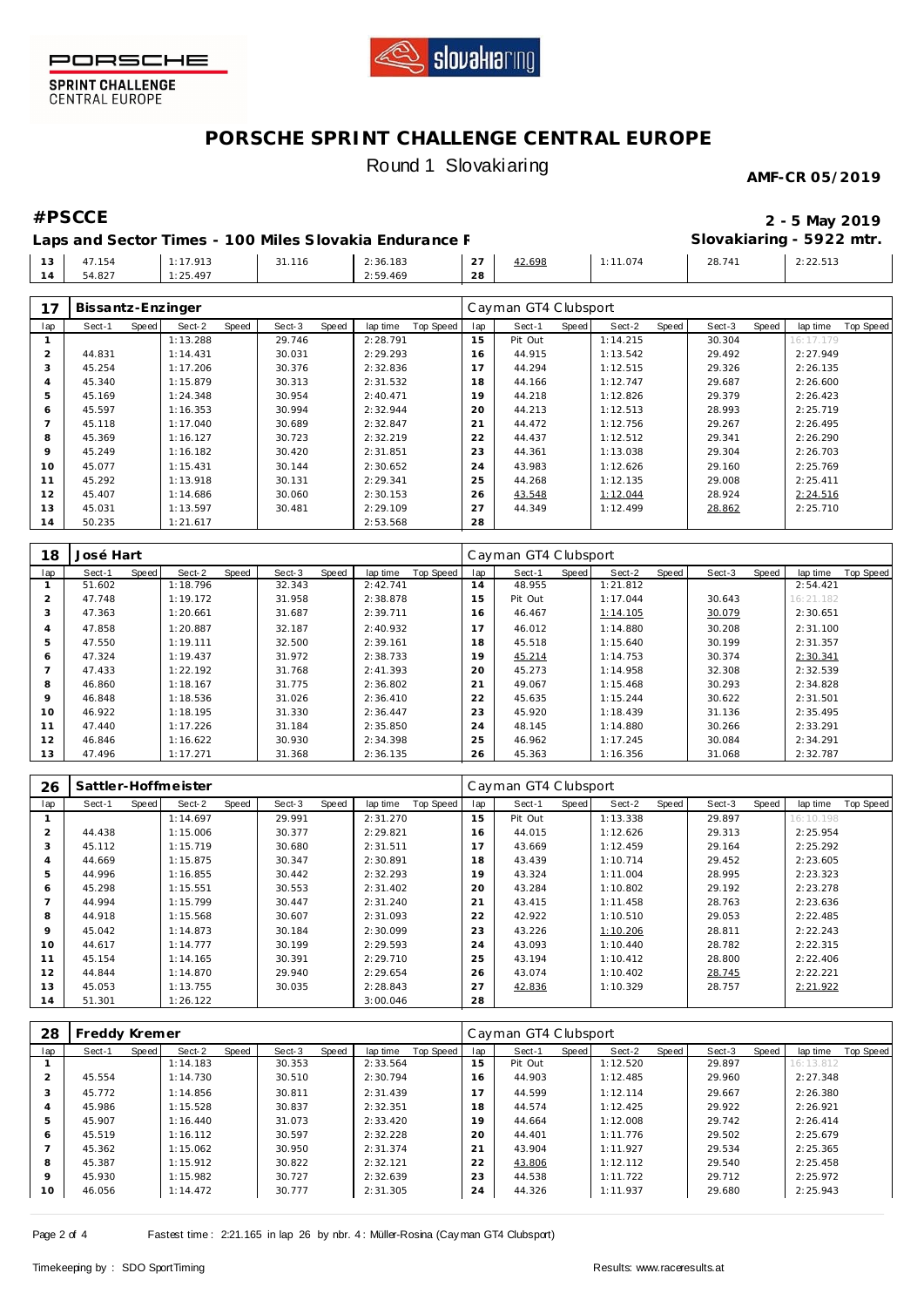



# **PORSCHE SPRINT CHALLENGE CENTRAL EUROPE** Round 1 Slovakiaring

### **AMF-CR 05/2019**

## **#PSCCE 2 - 5 May 2019 Slovakiaring - 5922 mtr.**

Laps and Sector Times - 100 Miles Slovakia Endurance F

|   | 45.699 | 1:14.453 | 30.222 | 2:30.374 | つら<br>$\sim$              | 44.959 | 1.694         | 29.448 | 2:26.101 |
|---|--------|----------|--------|----------|---------------------------|--------|---------------|--------|----------|
| - | 44.864 | 1:13.822 | 30.366 | 2:29.052 | 26                        | 44.455 | 1.713<br>1.11 | 29.541 | 2:25.709 |
|   | 45.422 | 1:14.170 | 30.302 | 2:29.894 | $\sim$ $\sim$<br><u>.</u> | 44.022 | 1.542         | 29.397 | 2:24.961 |
|   | 50.297 | 1:21.781 |        | 2:53.348 | 28                        |        |               |        |          |

| 47      | Freddy Fast |       |          |       |        |       |          |           |                | Cayman GT4 Clubsport |       |          |       |        |       |           |           |
|---------|-------------|-------|----------|-------|--------|-------|----------|-----------|----------------|----------------------|-------|----------|-------|--------|-------|-----------|-----------|
| lap     | Sect-1      | Speed | Sect-2   | Speed | Sect-3 | Speed | lap time | Top Speed | lap            | Sect-1               | Speed | Sect-2   | Speed | Sect-3 | Speed | lap time  | Top Speed |
|         |             |       | 1:14.755 |       | 29.925 |       | 2:32.491 |           | 15             | Pit Out              |       | 1:12.777 |       | 29.345 |       | 16:07.243 |           |
| 2       | 44.484      |       | 1:15.372 |       | 29.800 |       | 2:29.656 |           | 16             | 43.054               |       | 1:12.309 |       | 29.568 |       | 2:24.931  |           |
| 3       | 44.550      |       | 1:15.979 |       | 31.417 |       | 2:31.946 |           |                | 43.735               |       | 1:12.168 |       | 29.593 |       | 2:25.496  |           |
| 4       | 44.978      |       | 1:16.217 |       | 30.593 |       | 2:31.788 |           | 18             | 43.501               |       | 1:11.894 |       | 29.596 |       | 2:24.991  |           |
| 5       | 44.771      |       | 1:17.363 |       | 30.260 |       | 2:32.394 |           | 19             | 43.454               |       | 1:11.572 |       | 29.458 |       | 2:24.484  |           |
| 6       | 44.651      |       | 1:16.335 |       | 30.663 |       | 2:31.649 |           | 20             | 44.014               |       | 1:11.868 |       | 29.618 |       | 2:25.500  |           |
|         | 44.929      |       | 1:15.178 |       | 30.676 |       | 2:30.783 |           | 2 <sup>1</sup> | 43.371               |       | 1:11.467 |       | 29.397 |       | 2:24.235  |           |
| 8       | 44.779      |       | 1:15.859 |       | 30.208 |       | 2:30.846 |           | 22             | 43.828               |       | 1:11.134 |       | 29.101 |       | 2:24.063  |           |
| $\circ$ | 44.332      |       | 1:16.256 |       | 29.944 |       | 2:30.532 |           | 23             | 43.143               |       | 1:11.940 |       | 29.949 |       | 2:25.032  |           |
| 10      | 44.209      |       | 1:15.303 |       | 30.234 |       | 2:29.746 |           | 24             | 43.635               |       | 1:11.398 |       | 30.124 |       | 2:25.157  |           |
| 11      | 44.054      |       | 1:13.840 |       | 29.922 |       | 2:27.816 |           | 25             | 43.506               |       | 1:12.228 |       | 29.802 |       | 2:25.536  |           |
| 12      | 44.483      |       | 1:13.863 |       | 30.030 |       | 2:28.376 |           | 26             | 43.405               |       | 1:12.760 |       | 29.398 |       | 2:25.563  |           |
| 13      | 44.216      |       | 1:13.975 |       | 30.182 |       | 2:28.373 |           | 27             | 43.143               |       | 1:19.513 |       | 29.658 |       | 2:32.314  |           |
| 14      | 51.760      |       | 1:25.759 |       |        |       | 2:59.729 |           | 28             |                      |       |          |       |        |       |           |           |

| 77  | Robert Sulma    |                 |                 |                       |     | Cayman GT4 Clubsport |       |          |       |        |       |           |           |
|-----|-----------------|-----------------|-----------------|-----------------------|-----|----------------------|-------|----------|-------|--------|-------|-----------|-----------|
| lap | Speed<br>Sect-1 | Speed<br>Sect-2 | Sect-3<br>Speed | Top Speed<br>lap time | lap | Sect-1               | Speed | Sect-2   | Speed | Sect-3 | Speed | lap time  | Top Speed |
|     |                 | 1:14.865        | 30.613          | 2:32.657              | 15  | Pit Out              |       | 1:13.066 |       | 29.626 |       | 16:08.474 |           |
| 2   | 45.516          | 1:15.032        | 29.858          | 2:30.406              | 16  | 44.920               |       | 1:13.020 |       | 29.758 |       | 2:27.698  |           |
| 3   | 45.290          | 1:15.111        | 30.143          | 2:30.544              |     | 45.009               |       | 1:12.551 |       | 29.384 |       | 2:26.944  |           |
| 4   | 45.630          | 1:16.529        | 30.550          | 2:32.709              | 18  | 44.809               |       | 1:12.432 |       | 29.846 |       | 2:27.087  |           |
| 5   | 45.480          | 1:16.789        | 30.578          | 2:32.847              | 19  | 44.626               |       | 1:12.070 |       | 29.213 |       | 2:25.909  |           |
| 6   | 46.070          | 1:15.598        | 30.183          | 2:31.851              | 20  | 44.202               |       | 1:12.002 |       | 28.987 |       | 2:25.191  |           |
|     | 45.698          | 1:15.036        | 30.292          | 2:31.026              | 21  | 45.259               |       | 1:12.201 |       | 29.092 |       | 2:26.552  |           |
| 8   | 45.486          | 1:14.625        | 29.961          | 2:30.072              | 22  | 44.630               |       | 1:12.722 |       | 28.943 |       | 2:26.295  |           |
| 9   | 45.717          | 1:14.667        | 30.159          | 2:30.543              | 23  | 44.286               |       | 1:12.124 |       | 29.022 |       | 2:25.432  |           |
| 10  | 45.029          | 1:14.639        | 29.914          | 2:29.582              | 24  | 44.572               |       | 1:13.103 |       | 29.029 |       | 2:26.704  |           |
| 11  | 45.355          | 1:13.580        | 29.797          | 2:28.732              | 25  | 44.515               |       | 1:12.431 |       | 29.117 |       | 2:26.063  |           |
| 12  | 45.446          | 1:13.820        | 29.770          | 2:29.036              | 26  | 44.497               |       | 1:12.643 |       | 28.985 |       | 2:26.125  |           |
| 13  | 45.254          | 1:14.085        | 29.651          | 2:28.990              | 27  | 44.301               |       | 1:12.752 |       | 29.053 |       | 2:26.106  |           |
| 14  | 51.716          | 1:29.224        |                 | 3:02.518              | 28  |                      |       |          |       |        |       |           |           |

| 80             | Edl-Schober |       |          |       |        |       |          | Cayman GT4 Clubsport |     |         |       |          |       |        |       |           |           |
|----------------|-------------|-------|----------|-------|--------|-------|----------|----------------------|-----|---------|-------|----------|-------|--------|-------|-----------|-----------|
| lap            | Sect-1      | Speed | Sect-2   | Speed | Sect-3 | Speed | lap time | Top Speed            | lap | Sect-1  | Speed | Sect-2   | Speed | Sect-3 | Speed | lap time  | Top Speed |
|                | 49.640      |       | 1:16.087 |       | 31.426 |       | 2:37.153 |                      | 15  | Pit Out |       | 1:10.853 |       | 29.101 |       | 16:13.654 |           |
| $\overline{2}$ | 45.841      |       | 1:16.331 |       | 30.638 |       | 2:32.810 |                      | 16  | 43.848  |       | 1:09.476 |       | 29.534 |       | 2:22.858  |           |
| 3              | 45.646      |       | 1:17.050 |       | 30.601 |       | 2:33.297 |                      |     | 43.050  |       | 1:11.224 |       | 28.896 |       | 2:23.170  |           |
| 4              | 46.135      |       | 1:16.832 |       | 30.437 |       | 2:33.404 |                      | 18  | 43.596  |       | 1:09.746 |       | 29.096 |       | 2:22.438  |           |
| 5              | 46.018      |       | 1:17.720 |       | 30.616 |       | 2:34.354 |                      | 19  | 43.225  |       | 1:10.106 |       | 28.709 |       | 2:22.040  |           |
| 6              | 46.038      |       | 1:17.376 |       | 30.726 |       | 2:34.140 |                      | 20  | 43.401  |       | 1:10.053 |       | 28.818 |       | 2:22.272  |           |
|                | 46.519      |       | 1:17.516 |       | 30.229 |       | 2:34.264 |                      | 21  | 43.678  |       | 1:10.623 |       | 28.590 |       | 2:22.891  |           |
| 8              | 45.714      |       | 1:17.573 |       | 30.543 |       | 2:33.830 |                      | 22  | 42.996  |       | 1:10.124 |       | 28.885 |       | 2:22.005  |           |
| $\circ$        | 45.937      |       | 1:17.318 |       | 30.759 |       | 2:34.014 |                      | 23  | 43.248  |       | 1:10.170 |       | 28.636 |       | 2:22.054  |           |
| 10             | 45.902      |       | 1:17.088 |       | 30.759 |       | 2:33.749 |                      | 24  | 43.424  |       | 1:11.369 |       | 28.526 |       | 2:23.319  |           |
| 11             | 45.602      |       | 1:16.628 |       | 30.400 |       | 2:32.630 |                      | 25  | 43.038  |       | 1:10.197 |       | 28.654 |       | 2:21.889  |           |
| 12             | 46.481      |       | 1:16.518 |       | 30.034 |       | 2:33.033 |                      | 26  | 42.860  |       | 1:10.342 |       | 28.626 |       | 2:21.828  |           |
| 13             | 46.100      |       | 1:16.471 |       | 30.683 |       | 2:33.254 |                      | 27  | 42.850  |       | 1:10.173 |       | 28.777 |       | 2:21.800  |           |
| 14             | 49.592      |       | 1:23.960 |       |        |       | 2:50.017 |                      | 28  |         |       |          |       |        |       |           |           |

| 88  | Marylin Niederhauser |         |          |       |        |       |          | Cayman GT4 Clubsport |     |         |       |          |       |        |       |           |           |
|-----|----------------------|---------|----------|-------|--------|-------|----------|----------------------|-----|---------|-------|----------|-------|--------|-------|-----------|-----------|
| lap | Sect-1               | Speed I | Sect-2   | Speed | Sect-3 | Speed | lap time | Top Speed            | lap | Sect-1  | Speed | Sect-2   | Speed | Sect-3 | Speed | lap time  | Top Speed |
|     |                      |         | 1:15.421 |       | 30.437 |       | 2:34.961 |                      | 15  | Pit Out |       | 1:13.469 |       | 29.883 |       | 16:29.387 |           |
|     | 45.546               |         | 1:16.649 |       | 30.392 |       | 2:32.587 |                      | 16  | 43.940  |       | 1:12.837 |       | 29.759 |       | 2:26.536  |           |
| 3   | 45.421               |         | 1:16.889 |       | 30.301 |       | 2:32.611 |                      |     | 43.616  |       | 1:13.876 |       | 29.374 |       | 2:26.866  |           |
|     | 45.827               |         | 1:17.232 |       | 30.565 |       | 2:33.624 |                      | 18  | 43.697  |       | 1:13.025 |       | 29.552 |       | 2:26.274  |           |
| 5   | 45.091               |         | 1:17.678 |       | 30.285 |       | 2:33.054 |                      | 19  | 43.700  |       | 1:12.919 |       | 29.359 |       | 2:25.978  |           |
| 6   | 45.307               |         | 1:17.388 |       | 30.397 |       | 2:33.092 |                      | 20  | 43.929  |       | 1:12.338 |       | 29.105 |       | 2:25.372  |           |
|     | 45.441               |         | 1:18.003 |       | 32.273 |       | 2:35.717 |                      | 21  | 43.603  |       | 1:12.123 |       | 29.376 |       | 2:25.102  |           |